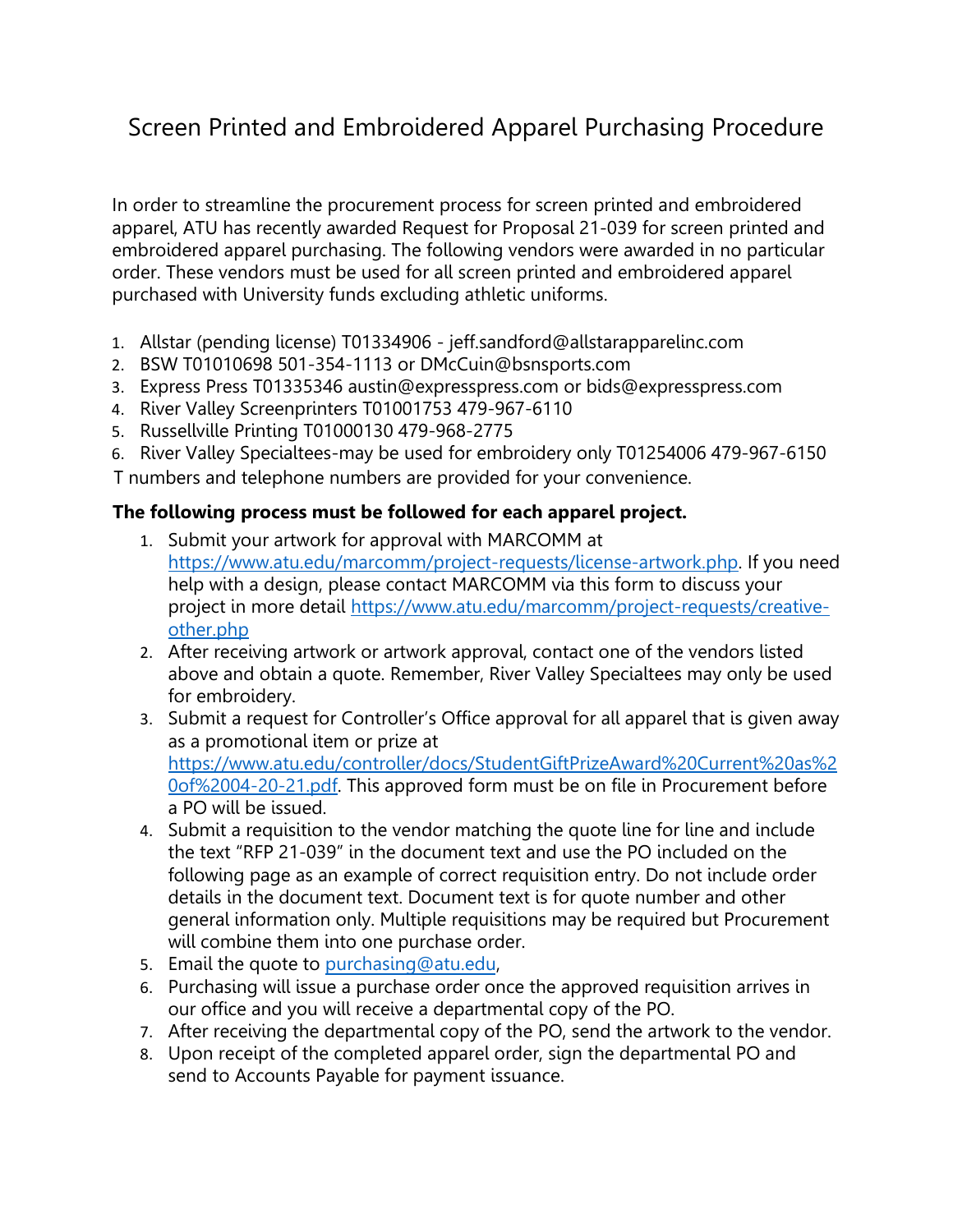|                     | <b>Arkansas Tech University</b><br><b>Procurement and Travel Services</b>                                                                                               |                                                                                                                           |                                          | Page 1               |                   |  |
|---------------------|-------------------------------------------------------------------------------------------------------------------------------------------------------------------------|---------------------------------------------------------------------------------------------------------------------------|------------------------------------------|----------------------|-------------------|--|
|                     | Young Bldg East End<br>203 West O Street<br>Russellville, AR 72801-2222<br>Phone: (479) 968-0269<br>1909<br>(479) 968-0633<br>Fax:                                      |                                                                                                                           | PO Number:                               | Issue Date: 07/14/21 |                   |  |
|                     | <b>SEND INVOICES TO:</b>                                                                                                                                                |                                                                                                                           | Delivery Date: 07/21/21                  |                      |                   |  |
|                     | <b>ATU ACCOUNTS PAYABLE</b><br>1505 NORTH BOULDER AVENUE<br><b>ROOM 302</b><br>RUSSELLVILLE, AR 72801-2222<br>FOR TRAVEL POS SEND TR-1 WITH RECEIPTS TO TRAVEL SERVICES | <b>REQ Number:</b><br>THE UNIVERSITY IS SUBJECT TO AR SALES TAX.<br><b>STATE OF ARKANSAS: 6.5%</b><br>CITY & COUNTY: 2.5% |                                          |                      |                   |  |
|                     | Vendor No:                                                                                                                                                              |                                                                                                                           | <b>Ship to: Arkansas Tech University</b> |                      |                   |  |
|                     | <b>Contact Person &amp; Phone</b>                                                                                                                                       | FOB Destination - Prepaid                                                                                                 |                                          |                      |                   |  |
|                     |                                                                                                                                                                         |                                                                                                                           | Terms: Net 30 Days                       |                      |                   |  |
| Item                | <b>Description</b><br>T-shirts for Orientation Leaders and Incoming<br>Freshmen and Transfer Students.<br>RFP-21-039                                                    | Quantity                                                                                                                  | Unit Cost                                |                      | <b>Total Cost</b> |  |
| $\mathbf 1$         | OL T-Shirt 1 Bella Canvas Heather Grn S-XL<br>$7-S$ , $52-M$ , $36-L$ , $14-XL$                                                                                         |                                                                                                                           | 109.00 EA                                | 5.7600               | 627.84            |  |
| $\overline{2}$<br>3 | OL T-shirt 1 Bella Canvas Heather Grn 2XL                                                                                                                               |                                                                                                                           | 10.00 EA                                 | 7.1300               | 71.30             |  |
| $\overline{4}$      | OL T-shirt 1 Bella Canvas Heather Grn 3XL                                                                                                                               |                                                                                                                           | 1.00 EA                                  | 8.4700               | 8.47              |  |
|                     | OL T-shirt 1 Bella Canvas Heather Grn 4XL                                                                                                                               |                                                                                                                           | 1.00 EA                                  | 9.9100               | 9.91              |  |
| 5                   | OL T-shirt 2 Bella Canvas Forest S-XL<br>$7-S$ , $52-M$ , $36-L$ , $14-XL$                                                                                              |                                                                                                                           | 109.00 EA                                | 5.4300               | 591.87            |  |
| 6                   | OL T-shirt 2 Bella Canvas Forest 2XL                                                                                                                                    |                                                                                                                           | 10.00 EA                                 | 6.8000               | 68.00             |  |
|                     |                                                                                                                                                                         |                                                                                                                           |                                          | <b>TOTAL:</b>        |                   |  |
|                     |                                                                                                                                                                         |                                                                                                                           | APPR OVED                                | <b>FINAL</b>         | PARTIAL           |  |
|                     |                                                                                                                                                                         | DATE MDS RECD<br>DATE APPROVED<br>BY.                                                                                     |                                          |                      |                   |  |
|                     |                                                                                                                                                                         |                                                                                                                           | DEPARTMENTAL COPY                        |                      |                   |  |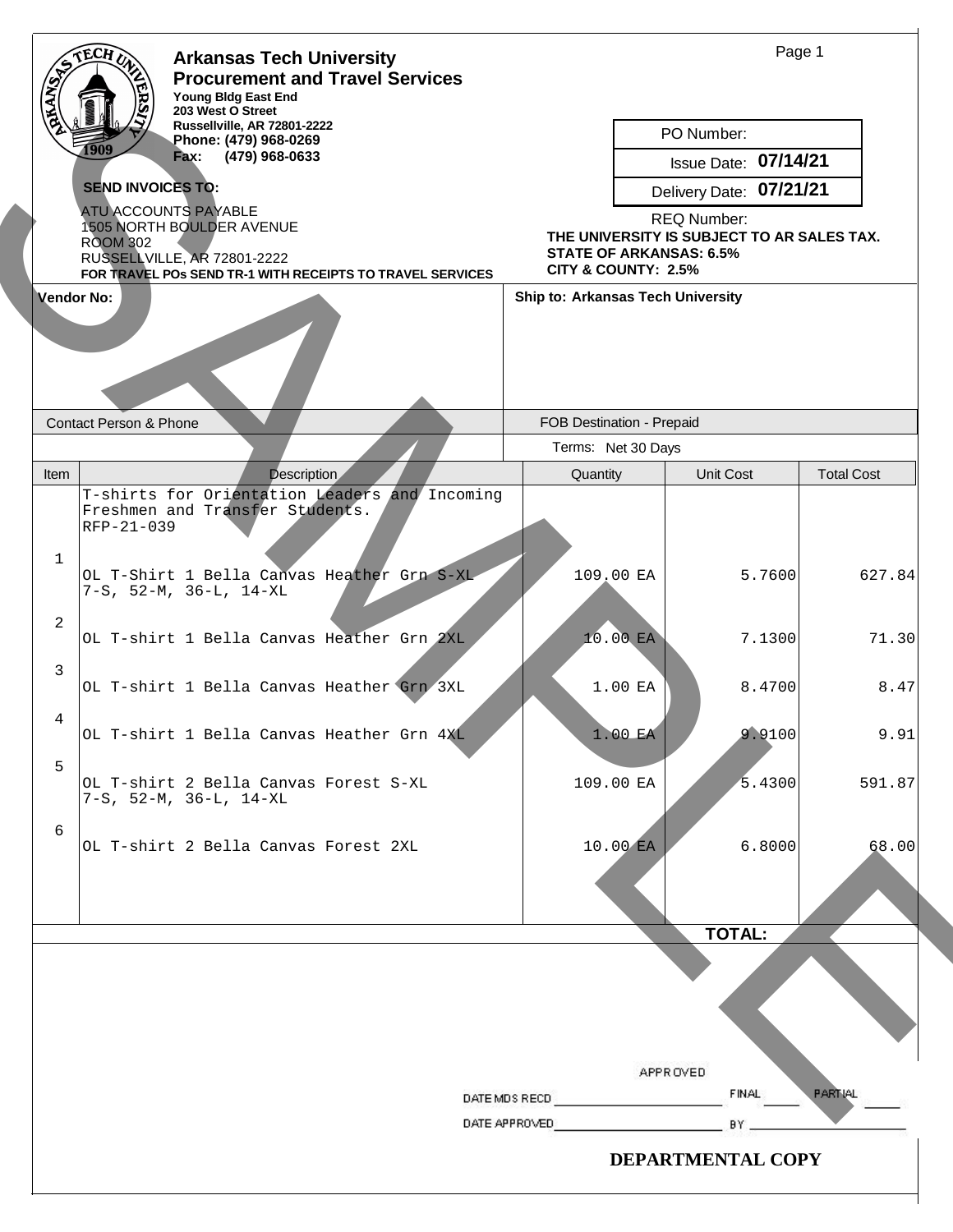|                                                                                          | <b>Arkansas Tech University</b>              |                            | Page 2                                         |                                          |                                                                  |               |                   |  |  |
|------------------------------------------------------------------------------------------|----------------------------------------------|----------------------------|------------------------------------------------|------------------------------------------|------------------------------------------------------------------|---------------|-------------------|--|--|
| <b>PALAMBY</b>                                                                           |                                              | <b>Young Bldg East End</b> | <b>Procurement and Travel Services</b>         |                                          |                                                                  |               |                   |  |  |
| 203 West O Street<br>Russellville, AR 72801-2222                                         |                                              |                            |                                                |                                          | PO Number:                                                       |               |                   |  |  |
| Phone: (479) 968-0269<br>1909<br>Fax: (479) 968-0633<br><b>SEND INVOICES TO:</b>         |                                              |                            |                                                |                                          | Issue Date: 07/14/21                                             |               |                   |  |  |
|                                                                                          |                                              |                            |                                                |                                          |                                                                  |               |                   |  |  |
|                                                                                          | <b>ATU ACCOUNTS PAYABLE</b>                  |                            |                                                |                                          | Delivery Date: 07/21/21                                          |               |                   |  |  |
|                                                                                          | 1505 NORTH BOULDER AVENUE<br><b>ROOM 302</b> |                            |                                                |                                          | <b>REQ Number:</b><br>THE UNIVERSITY IS SUBJECT TO AR SALES TAX. |               |                   |  |  |
| RUSSELLVILLE, AR 72801-2222<br>FOR TRAVEL POS SEND TR-1 WITH RECEIPTS TO TRAVEL SERVICES |                                              |                            |                                                |                                          | <b>STATE OF ARKANSAS: 6.5%</b><br>CITY & COUNTY: 2.5%            |               |                   |  |  |
|                                                                                          | Vendor No:                                   |                            |                                                | <b>Ship to: Arkansas Tech University</b> |                                                                  |               |                   |  |  |
|                                                                                          | <b>Contact Person &amp; Phone</b>            |                            |                                                |                                          | FOB Destination - Prepaid                                        |               |                   |  |  |
|                                                                                          | Meighan Burke                                |                            | (479) 968-0235 ext.                            |                                          | Terms: Net 30 Days                                               |               |                   |  |  |
| Item                                                                                     |                                              | <b>Description</b>         |                                                | Quantity                                 |                                                                  | Unit Cost     | <b>Total Cost</b> |  |  |
| 7                                                                                        | OL T-shirt 2 Bella Canvas Forest 3XL         |                            |                                                |                                          | 1.00 EA                                                          | 8.1400        | 8.14              |  |  |
| 8                                                                                        | OL T-shirt 2 Bella Canvas Forest 4XL         |                            |                                                |                                          | 1.00 EA                                                          | 9.4800        | 9.48              |  |  |
| 9                                                                                        | $7-S$ , $52-M$ , $36-L$ , $14-XL$            |                            | OL T-shirt 3 Bella Canvas Heath. Ylw Gold S-XL |                                          | 109.00 EA                                                        | 6.0800        | 662.72            |  |  |
| 10                                                                                       |                                              |                            | OL T-shirt 3 Bella Canvas Heath. Ylw Gold 2XL  |                                          | 10.00 EA                                                         | 7.4500        | 74.50             |  |  |
| 11                                                                                       |                                              |                            | OL T-shirt 3 Bella Heather Yellow Gold 3XL     |                                          | 1.00 EA                                                          | 8.7900        | 8.79              |  |  |
| 12                                                                                       |                                              |                            | OL T-shirt 3 Bella Heather Yellow Gold 4XL     |                                          | 1.00 EA                                                          | 10.1300       | 10.13             |  |  |
| 13                                                                                       |                                              |                            | Freshman T-shirt Gildan 2000 Kiwi S-XL         | 1,000.00 EA                              |                                                                  | 2.6600        | 2,660.00          |  |  |
|                                                                                          |                                              |                            |                                                |                                          |                                                                  | <b>TOTAL:</b> |                   |  |  |
|                                                                                          |                                              |                            |                                                | DATE MDS RECD                            | APPR OVED                                                        | <b>FINAL</b>  | <b>PARTIAL</b>    |  |  |
|                                                                                          |                                              |                            |                                                | DATE APPROVED                            |                                                                  | BY.           |                   |  |  |
|                                                                                          |                                              |                            |                                                |                                          |                                                                  |               |                   |  |  |